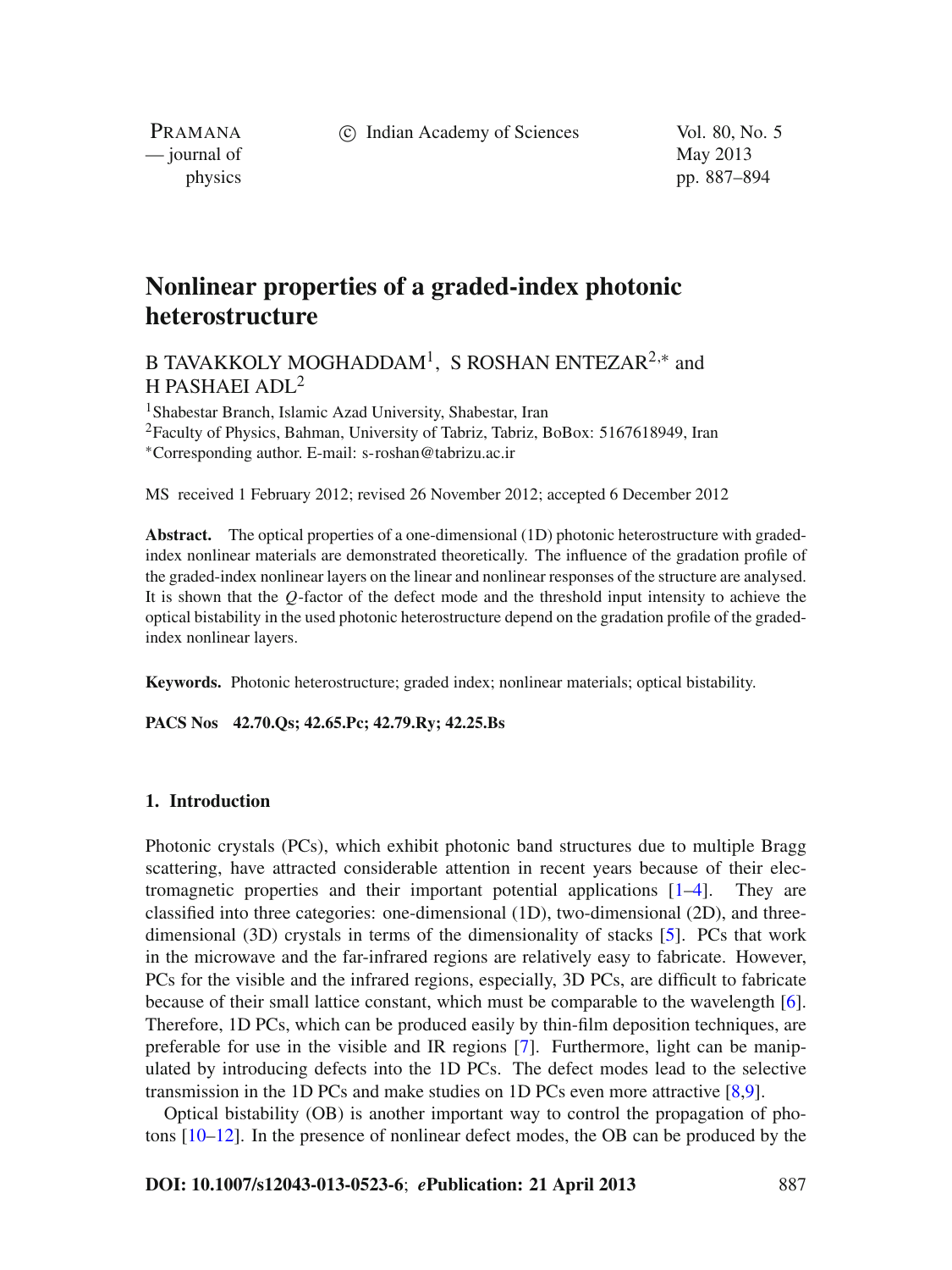dynamic shifting of defect modes [\[13](#page-7-9)[,14](#page-7-10)]. Inouyea and Kanemitsu directly observed the shifting of defect mode in experiment and opened the fields for applying PCs with defects to the nonlinear optical devices [\[15](#page-7-11)]. The basic way to reduce OB threshold significantly is to search for a nonlinear defect with proper physical parameters or increase the number of nonlinear layers [\[16](#page-7-12)[,17](#page-7-13)]. However, selecting an appropriate Kerr material is very difficult and too much thickness is disadvantageous for 1D nonlinear photonic crystal devices. New methods to reduce the OB threshold intensity are expected. To achieve suitable defect modes, efforts are on to obtain tunability of the position and intensity of the defect modes [\[18](#page-7-14)[,19\]](#page-7-15).

Recently, studies were conducted on the graded-index materials as one of the advanced heterogeneous composite materials in various engineering applications [\[20](#page-7-16)[,21\]](#page-7-17). The graded-index materials are materials for which the optical properties can vary continuously in space. The change in the physical properties makes the graded-index materials to behave very differently from the homogeneous materials and conventional composite materials. In this paper, a new method is presented to control the OB behaviour of PCs. We introduce a 1D photonic heterostructure containing nonlinear graded-index materials. This composite structure can exhibit a bistability that can be strongly modulated by the gradation profile of the graded-index layers. We can realize very low OB threshold values just by carefully choosing the gradation profile of the graded-index layers, instead of adjusting the nonlinear materials or increasing the number of layers.

#### **2. Theoretical model**

We consider the symmetric quarter-wavelength stack  $(BA)^m (AB)^m$  or  $(AB)^m (BA)^m$  as our 1D photonic heterostructure, where *m* is the period number. The constituent layers *A* and *B* are considered to be linear nongraded and nonlinear graded-index dielectric materials, respectively. Thicknesses of the two types of layers are such that

$$
n_A d_a = \int_0^{d_B} n_B(z) \mathrm{d}z = \lambda_0 / 4,\tag{1}
$$

where  $\lambda_0 = 550$  nm is the midgap wavelength. So, the total optical thickness of the sample is  $m\lambda_0$ . This type of structure can create a defect mode with frequency  $\omega_0 = 2\pi c/\lambda_0$ in the middle of the band gap. Without loss of generality, the surrounding environment is assumed to be vacuum. We choose a coordinate system in which the layers have normal vector along *z*-axis and assume that  $\varepsilon_A = 4$  and  $\varepsilon_B = \varepsilon(z) + \alpha |E(z)|^2$ . Here,  $\varepsilon(z)$  is the linear dielectric permittivity of the graded-index layer *B* which varies along the direction perpendicular to the surface of the layers.  $E(z)$  is the local electric field in the nonlinear graded-index layers and  $\alpha$  is the nonlinear coefficient. For the linear electric permittivity of the graded-index layer *B*, we consider five different gradation profiles as

(1) 
$$
\varepsilon(\xi) = 4e^{-0.5\xi}
$$
,  
\n(2)  $\varepsilon(\xi) = 2.25 + 1.75(2\xi - 1)^2$ ,  
\n(3)  $\varepsilon(\xi) = 4e^{-0.5(2\xi - 1)^2}$ ,  
\n(4)  $\varepsilon(\xi) = 2.25 + 1.75\xi$ ,  
\n(5)  $\varepsilon(\xi) = 2.75e^{0.375(2\xi - 1)^2}$ , (2)

888 *Pramana – J. Phys.***, Vol. 80, No. 5, May 2013**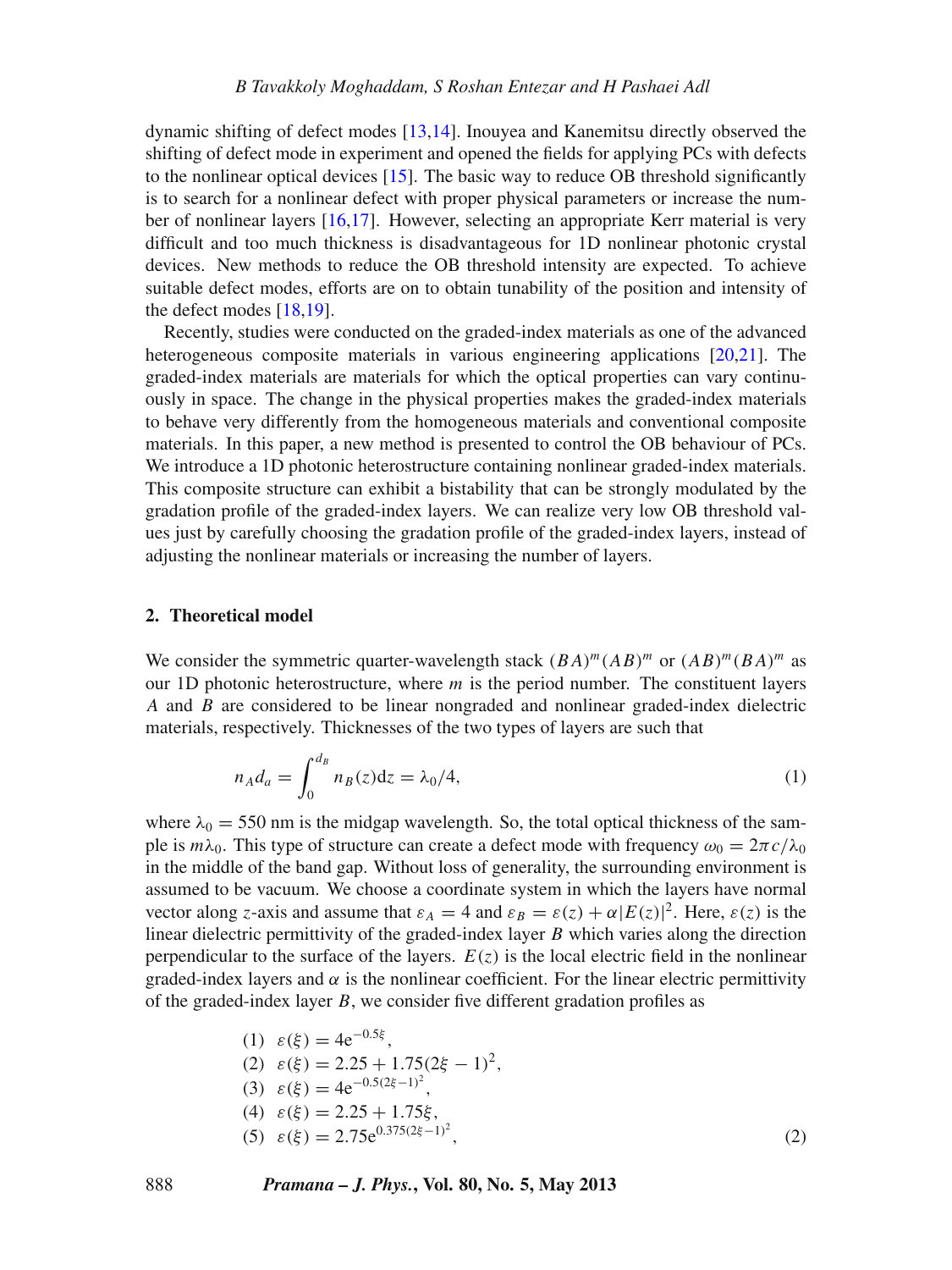and compare our results with the nongraded profile

(6) 
$$
\varepsilon(\xi) = 3.125
$$
,

where  $\xi = z/d_B$ . In the above gradation profiles, the numerical parameters are selected so that the optical path length of the layer *B* is  $\lambda_0/4$ . Figure [1](#page-2-0) shows schematically the 1D photonic heterostructure  $(AB)^m(BA)^m$  with such gradation profiles. Here, we see that the profiles 2 and 5 do not have abrupt changes in their permittivities (see figures [1b](#page-2-0) and [1e](#page-2-0)), whereas, all the other profiles have at least one abrupt change from its maximum value to its minimum value or vice versa. An *z*-dependent profile for the relative permittivity can be achieved experimentally by imposing a temperature profile or doping methods [\[22](#page-7-18)[,23](#page-7-19)].

Consider a monochromatic TE-polarized plane wave incident from air at an angle  $\theta$ with the normal to the surface of the 1D heterostructure (i.e. the *z*-axis). The tangential (to the interfaces) components of the electric fields across the *l*th layer of width  $d_l$  are related by the following transfer matrix [\[24](#page-7-20)]:

$$
M_l = \begin{pmatrix} \cos k_{z_l} d_l & (i\omega/ck_{z_l}) \sin k_{z_l} d_l \\ (ck_{z_l}/i\omega) \sin k_{z_l} d_l & \cos k_{z_l} d_l \end{pmatrix},\tag{3}
$$

where  $k_{z} = (\omega/c)\sqrt{\varepsilon_l - \sin^2 \theta}$ . Therefore, the incident field can be related to the transmitted field of the linear multilayered structure by using the transfer matrix  $M_l$ . It is known that for the linear multilayered structure, we can investigate the transmission properties using the transfer-matrix method. Based on the fact that an arbitrary gradation profile can be approached by a series of piecewise profiles, the graded-index layers can be divided into a number of sublayers and each sublayer is assumed to be homogeneous. Hence, we can use transfer matrix method  $[25,26]$  $[25,26]$  to obtain the linear properties of the structure. However, in nonlinear case, the dielectric property in nonlinear layers will be dependent on the local field intensity. In the nonlinear case, one can use the nonlinear transfer matrix [\[27\]](#page-7-23) approach to calculate the transmission coefficient of the structure. In

<span id="page-2-0"></span>

**Figure 1.** Sketch of a typical 1D photonic heterostructure  $(AB)^m(BA)^m$ , with (a)  $\varepsilon(\xi) = 4e^{-0.5\xi},$  (**b**)  $\varepsilon(\xi) = 2.25 + 1.75(2\xi - 1)^2$ , (**c**)  $\varepsilon(\xi) = 4e^{-0.5(2\xi - 1)^2}$ , (**d**)  $\varepsilon(\xi) = 2.25 + 1.75\xi$ , (**e**)  $\varepsilon(\xi) = 2.75e^{0.375(\xi\xi - 1)^2}$  and (**f**) nongraded profile  $\varepsilon(\xi) =$ 3.125. Here, we considered  $\varepsilon_A = 4$ .

*Pramana – J. Phys.***, Vol. 80, No. 5, May 2013** 889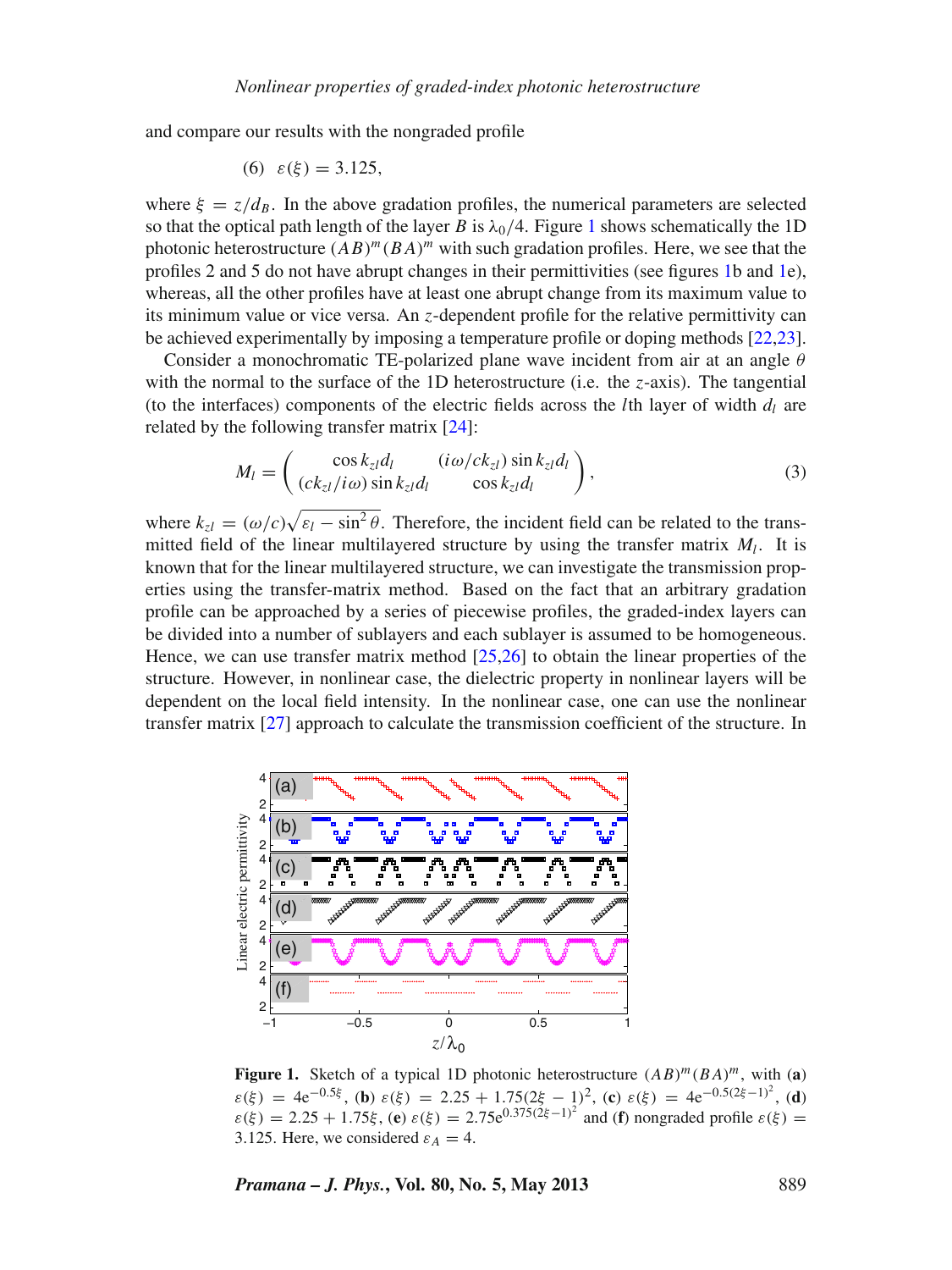this approach, the values of  $k_z$  and  $\varepsilon_l$  for the nonlinear layers are determined using the value of electric field intensity at the corresponding interfaces. The tangential components of electric and magnetic fields at the incident side  $z = -L$  and at the transmitted side  $z = L$  are related by the following matrix equation:

$$
\begin{bmatrix} E_y \\ H_x \end{bmatrix}_{z=-L} = \left( \prod_{l=1}^{4m} M_l \right) \begin{bmatrix} E_y \\ H_x \end{bmatrix}_{z=L}, \tag{4}
$$

where  $L = m(d_A + d_B)$ . Then, the transmission coefficient *T* of the finite structure is calculated in the usual manner.

### **3. Results and discussion**

Now, we want to investigate the linear and nonlinear optical properties of the structure with different gradation profiles using the previously mentioned transfer matrix method. Based on the fact that an arbitrary gradation profile can be approached by a series of piecewise profiles, the graded-index layers can be divided into a number of sublayers and each sublayer is assumed to be homogeneous. Since gradation profiles 2, 3, 5 vary much further than the other profiles, in our simulations, we divided the graded-index layers with gradation profiles 2, 3, 5 into 100 sublayers and the others into 50 sublayers.

First of all, we investigate the linear transmission spectra of the structure with different gradation profiles. We plot the linear transmission spectra of the structures (a)  $(AB)^{10}(BA)^{10}$  and (b)  $(BA)^{10}(AB)^{10}$  at the normal incidence (i.e.  $\theta = 0$ ) in figure [2.](#page-3-0) The figure reveals that the *Q*-factor of the defect modes appeared around the frequency  $\omega_0$  in both structures depends on the gradation profiles of the graded-index layers. Particularly, the defect mode of the structure  $(BA)^{10}(AB)^{10}$  with gradation profile 1 has the highest *Q*-factor, while, in the structure  $(AB)^{10}(BA)^{10}$  the highest *Q*-factor belongs to the defect mode of the gradation profile 2. As one can see from figure [1,](#page-2-0) the gradation profile 1 has an abrupt change in its permittivity, whereas, the gradation profile 2 varies continuously. So, the highest *Q*-factor of defect mode is only due to the proper choice of the gradation profile. Moreover, we see that the peaks of the defect modes of the

<span id="page-3-0"></span>

**Figure 2.** Linear transmission spectra of the structures (a)  $(AB)^{10}(BA)^{10}$  and (b)  $(BA)^{10}(AB)^{10}$  for gradation profiles 1 (thin solid line), 2 (thick dotted line), 3 (thick dashed line), 4 (thin dashed line), 5 (thin dotted line) and nongraded profile 6 (thick solid line). Here, the legends show the *Q*-factor of the defect modes for different gradation profiles.

#### 890 *Pramana – J. Phys.***, Vol. 80, No. 5, May 2013**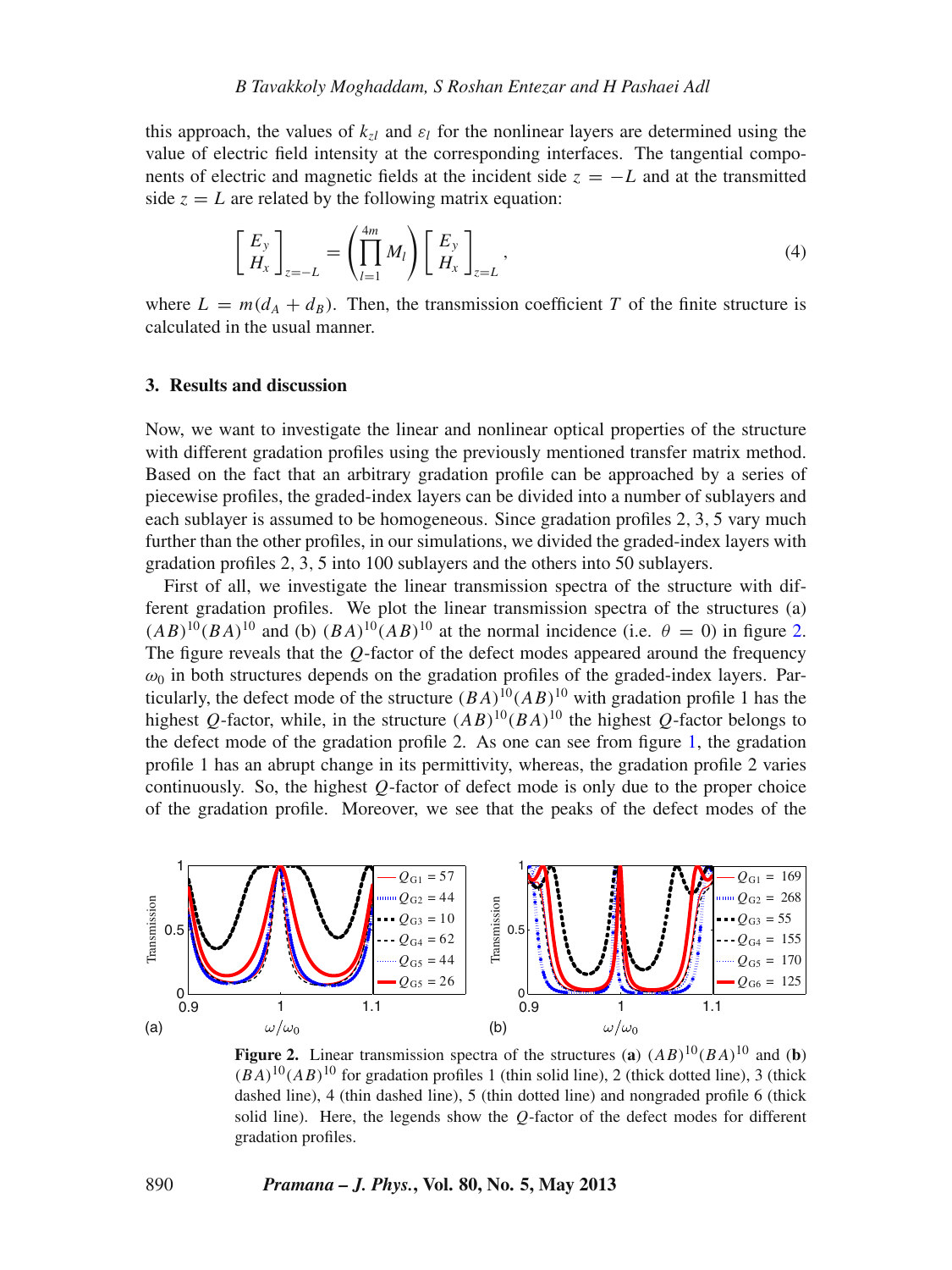<span id="page-4-0"></span>

**Figure 3.** *Q*-factor of the structure  $(AB)^m (BA)^m$  vs. the period number *m* for different gradation profiles.

graded-index structures are shifted from the mid-gap frequency  $\omega_0$ . Our investigations indicate that the maximum shift from the mid-gap frequency is less than  $0.007\omega_0$ . Here, we assumed that the optical path length of the graded-index layers is the same for all gradation profiles. As the local wave impedance of the graded-index layers depend on the gradation profiles, it seems that the position of defect modes are affected by the wave impedance of the graded-index layers [\[28](#page-7-24)[,29\]](#page-7-25).

As *Q*-factors of the defect modes in the structure  $(AB)^{10}(BA)^{10}$  are higher than the *O*factors of the structure  $(BA)^{10}(AB)^{10}$  (see figure [2b](#page-3-0)), in what follows, we consider only the structure  $(AB)^m(BA)^m$  with different gradation profiles. Then, we investigate the effect of period number *m* on *Q*-factors of the defect modes of the structure with different gradation profiles. Figure [3](#page-4-0) represents the *Q*-factor of the defect modes of the structure  $(AB)^m (BA)^m$  vs. the period number *m* for different gradation profiles. As expected, the *Q*-factor of the defect modes increases by increasing the period number *m*. However, we see that the highest *Q*-factor always belongs to the defect mode of the structure with the gradation profile 2.

Until now, we have considered the normal incidence case (i.e.  $\theta = 0$ ). However, the frequency of defect mode depends on the incidence angle  $\theta$  and polarization. Figure [4](#page-4-1) shows the normalized defect mode frequency  $\omega/\omega_0$  of the structure with different gradation profiles vs. incidence angle  $\theta$  for both TE and TM polarizations. One can easily see that the frequency of defect modes shifts from the mid-gap frequency  $\omega_0$  towards higher

<span id="page-4-1"></span>

**Figure 4.** Normalized frequency of defect modes ( $\omega/\omega_0$ ) vs. incidence angle  $\theta$  for (**a**) TE polarization and (**b**) TM polarization.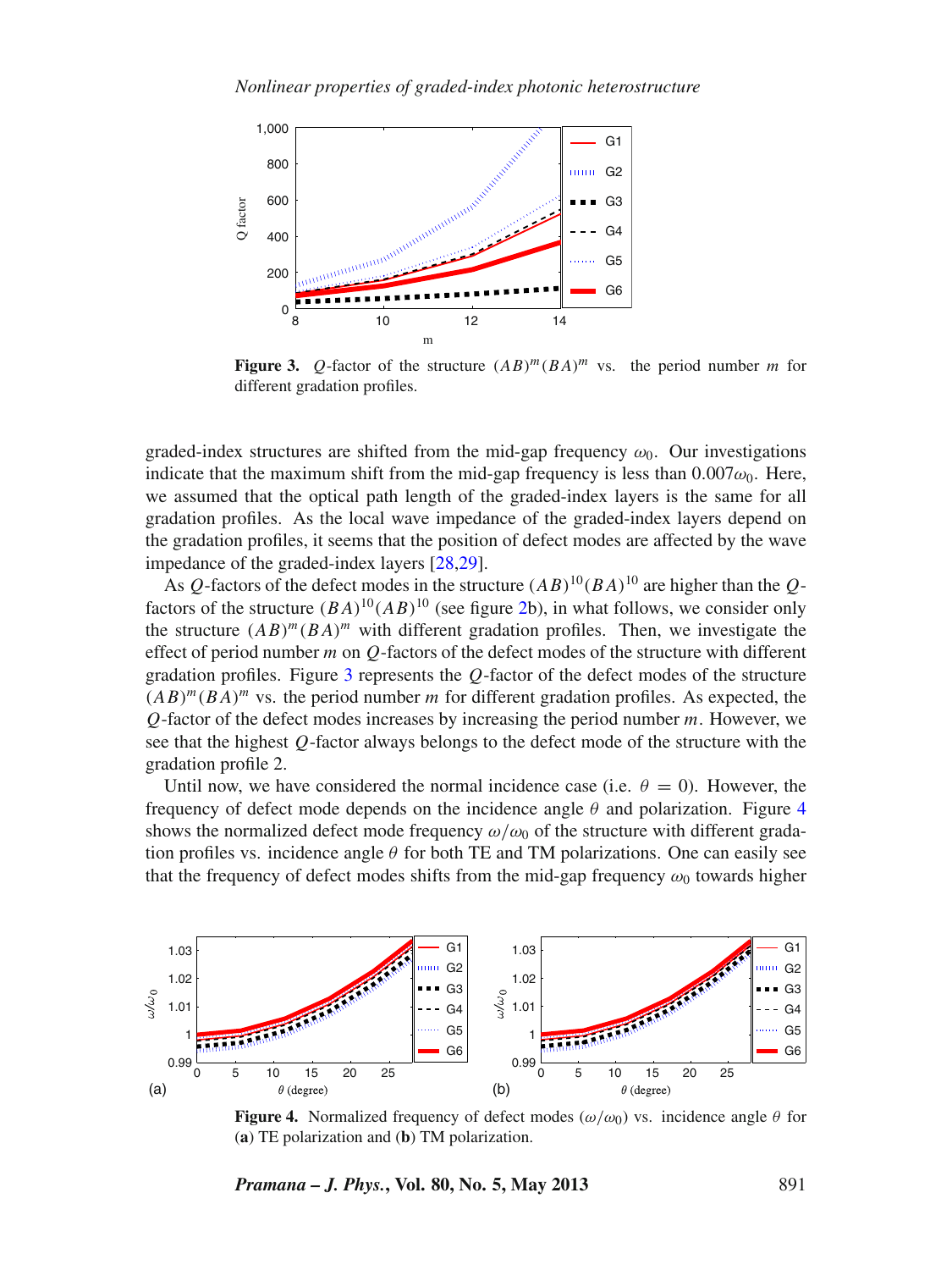<span id="page-5-0"></span>

**Figure 5.** (**a**) Nonlinear transmission spectra and (**b**) the dimensionless output intensities  $\alpha |E_t|^2$  vs. the dimensionless input control intensity  $\alpha |E_i|^2$  at  $\omega = 0.98\omega_0$ .

frequencies. For simplicity, we consider only the normal incidence case in what follows (for which there is no difference between the TE and TM polarizations).

Then, we investigate the OB behaviour of the structure  $(AB)^{10}(BA)^{10}$  near the defect mode frequency  $\omega_0$  for different gradation profiles of the graded-index nonlinear layers. Here, we assume that the permittivity of the graded-index layers is nonlinear with positive Kerr coefficient. Introducing positive Kerr coefficient leads to the OB and gap soliton formation near the low-frequency edge of the defect mode due to the enhancement of the electric field [\[30](#page-7-26)[,31\]](#page-7-27). When Kerr coefficient is negative, OB can be seen only near the upper edge of the defect mode [\[32\]](#page-7-28). Although most naturally occurring materials have positive Kerr coefficient, the occurrence of negative Kerr nonlinearity in different composite crystals has been experimentally demonstrated [\[33](#page-7-29)[–35\]](#page-7-30). However, we take the sign of the Kerr coefficient to be positive. Figures [5a](#page-5-0) and [5b](#page-5-0) show the transmittance and the dimensionless output intensity  $\alpha |E_t|^2$  vs. dimensionless input intensity  $\alpha |E_t|^2$  at the typical frequency  $\omega = 0.98\omega_0$ . The figures show bistable hysteresis loops for gradation profiles 1, 2, 4, 5 and nongraded profile 6, whereas the structure does not show any bistable behaviour for the gradation profile 3 at  $\omega = 0.98\omega_0$ . Here, we see that the structure with the gradation profile 2 has the lowest threshold switching intensity.

<span id="page-5-1"></span>In order to have more insight about the nonlinear properties of the structure we plot the transmission spectra for the frequencies lying close to the lower edges of the defect modes



**Figure 6.** Nonlinear transmission spectra as a function of the dimensionless input intensity  $(\alpha |E_i|^2)$  at the frequencies, lying close to the lower edges of the defect modes with the linear transmission 0.15.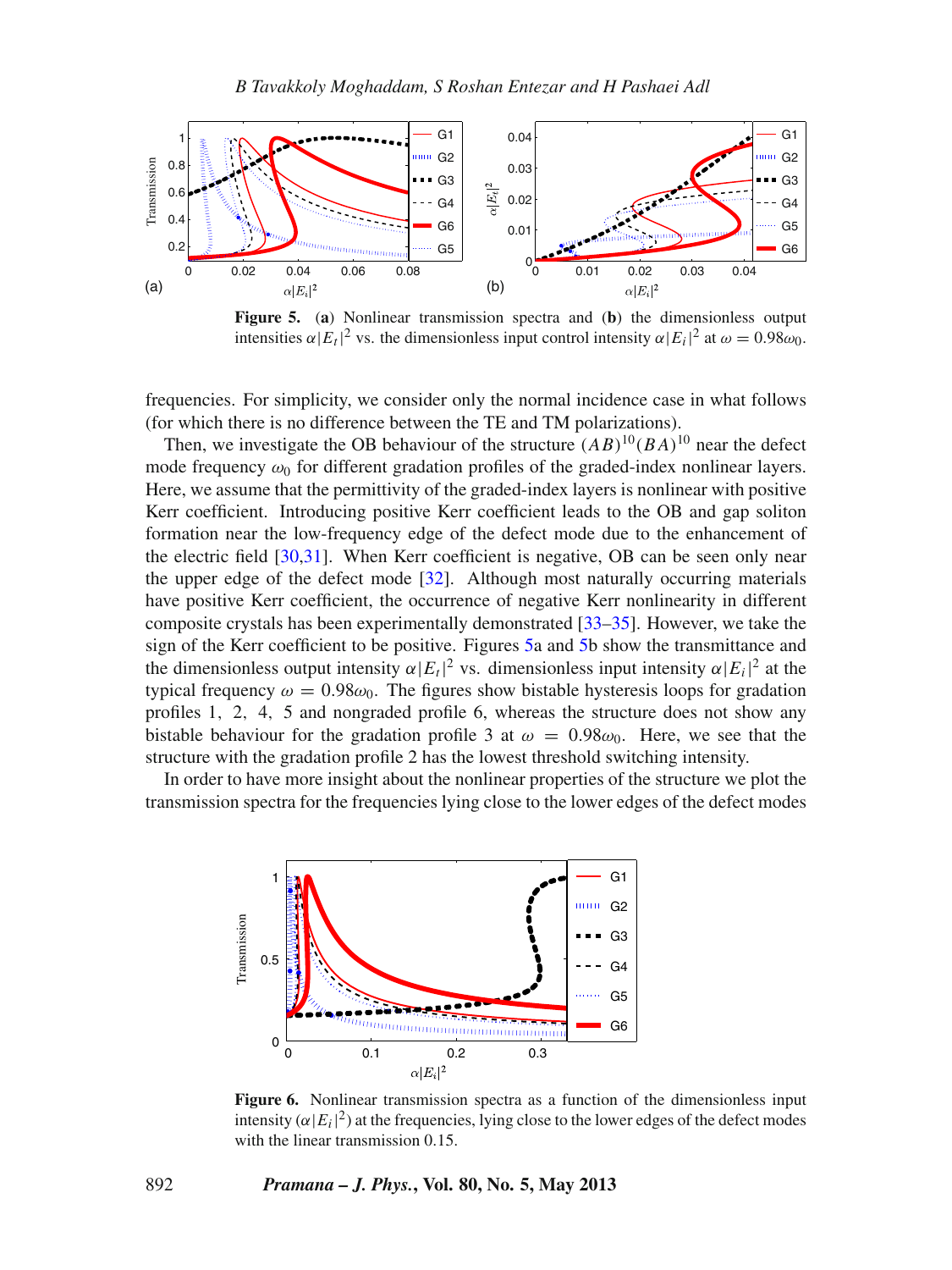<span id="page-6-0"></span>

**Figure 7.** Electric field profiles inside the structure corresponding to the points with the nonlinear transmission 1.

with the linear transmission  $T = 0.15$  in figure [6.](#page-5-1) As one can see from the figure, in this case the structure shows bistable behaviour for all gradation profiles. Although these curves have bistable behaviours, they are much different from each other. It is obvious from figure [6](#page-5-1) that the threshold intensity needed to achieve the bistability depends on the gradation profile of the nonlinear layers. As the figure reveals, the bistable behaviour becomes prominent for the gradation profile 2 due to the lowest threshold switching intensity. In this case the nonlinear effects are magnified greatly, giving rise to optical bistability at extremely low values of input intensity. To show this, we plotted the electric field profiles inside the structure in figure [7.](#page-6-0) Here, we considered the points with the nonlinear transmission 1 from the nonlinear transmission curves in figure [6.](#page-5-1) The figure shows that the magnification of the electric field intensity significantly depends on the gradation profile. We see that the field intensity is magnified for the gradation profile 2 up to 30 times of its input value at the defect position, whereas the magnification is less than 15 for other gradation profiles. Consequently, the nonlinear effects are magnified remarkably for the gradation profile 2 giving rise to the optical bistability at the relatively low input intensity.

# **4. Conclusion**

We have studied the linear and nonlinear responses of a 1D heterostructure with Kerr-type nonlinear graded-index layers. The linear and nonlinear behaviour of the whole system is significantly changed by the gradation profile. It is shown that by carefully choosing the gradation profiles of graded-index layers, we can realize high *Q* defect modes and low OB threshold values. Moreover, the results reveal that low threshold intensity and high field magnification are due to the gradation profile of graded-index nonlinear layers and not due to the presence or absence of abrupt change in permittivity.

## **Acknowledgement**

The authors are grateful for the financial support from Shabestar Branch of Islamic Azad University (Shabester, Iran) (Grant No. 51953900330002).